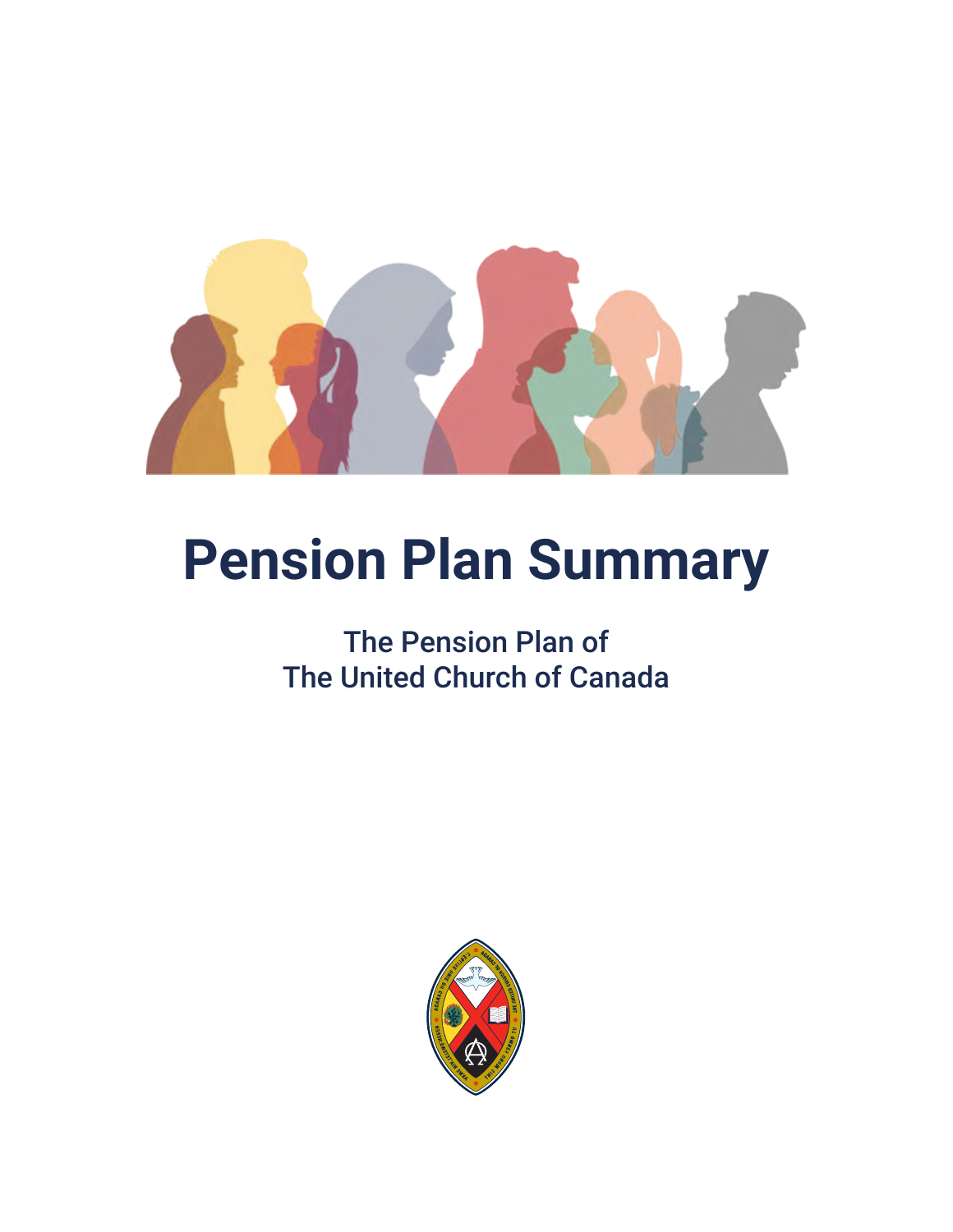## **Contents**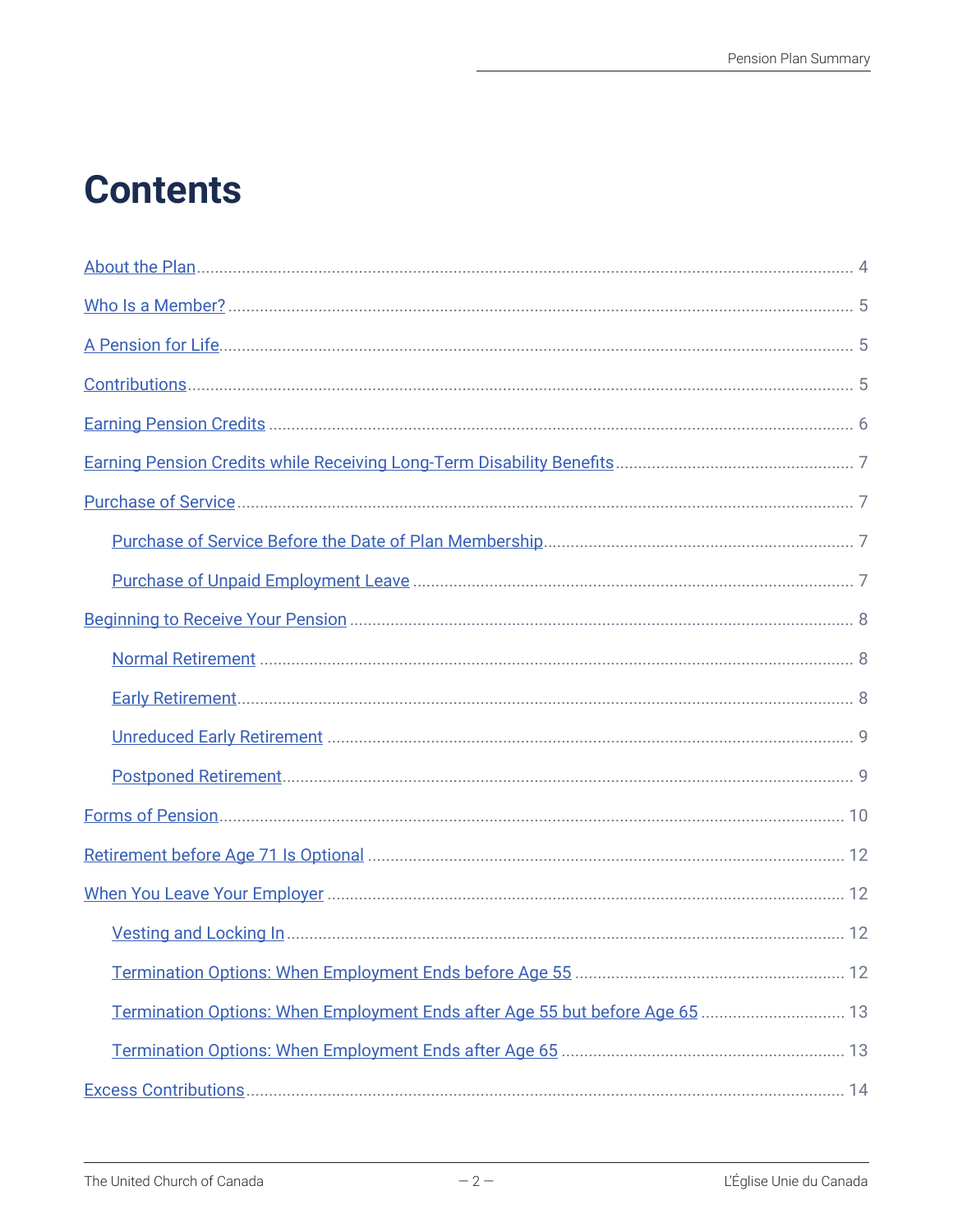

Copyright © 2021<br>The United Church of Canada L'Église Unie du Canada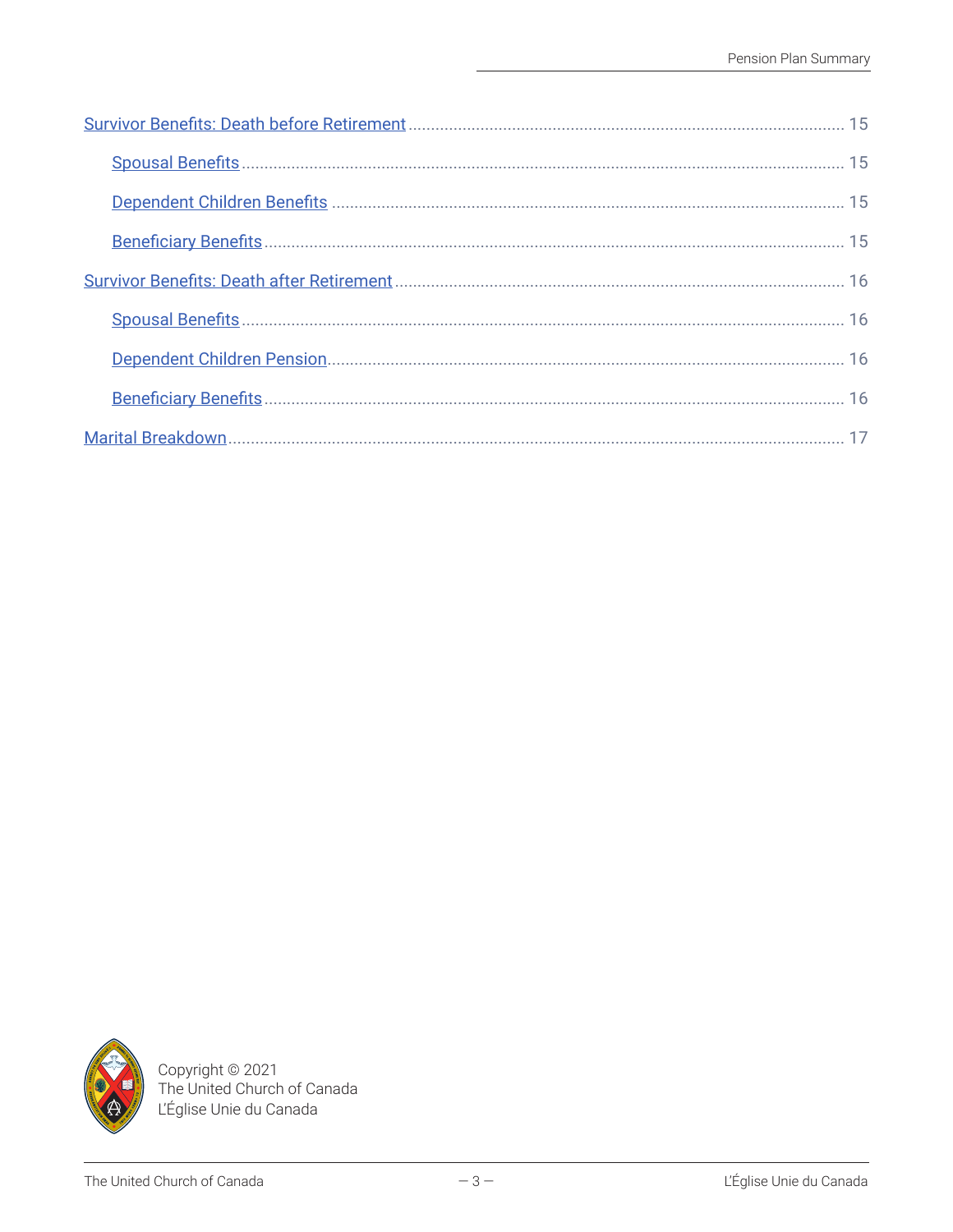### <span id="page-3-0"></span>**About the Plan**

The Pension Plan of The United Church of Canada was established by the Third General Council in Winnipeg, Manitoba, in September 1928. It is a contributory, multi-employer, career-average, defined benefit pension plan. The plan is registered under the federal Income Tax Act and falls under the rules of the Ontario Pension Benefits Act and the Financial Services Regulatory Authority, registration number 0355230.

The plan is administered by the Pension Board under delegated authority from the General Council Executive. The plan and the investment of its assets comply with the requirements of all applicable legislation and with the investment policies of the Pension Board.

The pension plan is operated on a day-to-day basis through the Ministry and Employment Unit at the General Council Office. All administrative expenses of the plan are paid out of the plan.

#### **For additional information, contact The United Church of Canada Benefits Centre:**

#### **Phone: 1-855-647-8222 E-mail: [pension@united-church.ca](mailto:pension@united-church.ca) Web: [uccan-benefitscentre.ca/pension/](https://www.uccan-benefitscentre.ca/pension/)**

*This summary is intended as a general description of the plan. For detailed information, please refer to the plan text. Should there be any discrepancy between this booklet and the official pension plan text in effect at the time, the pension plan text will apply.* 

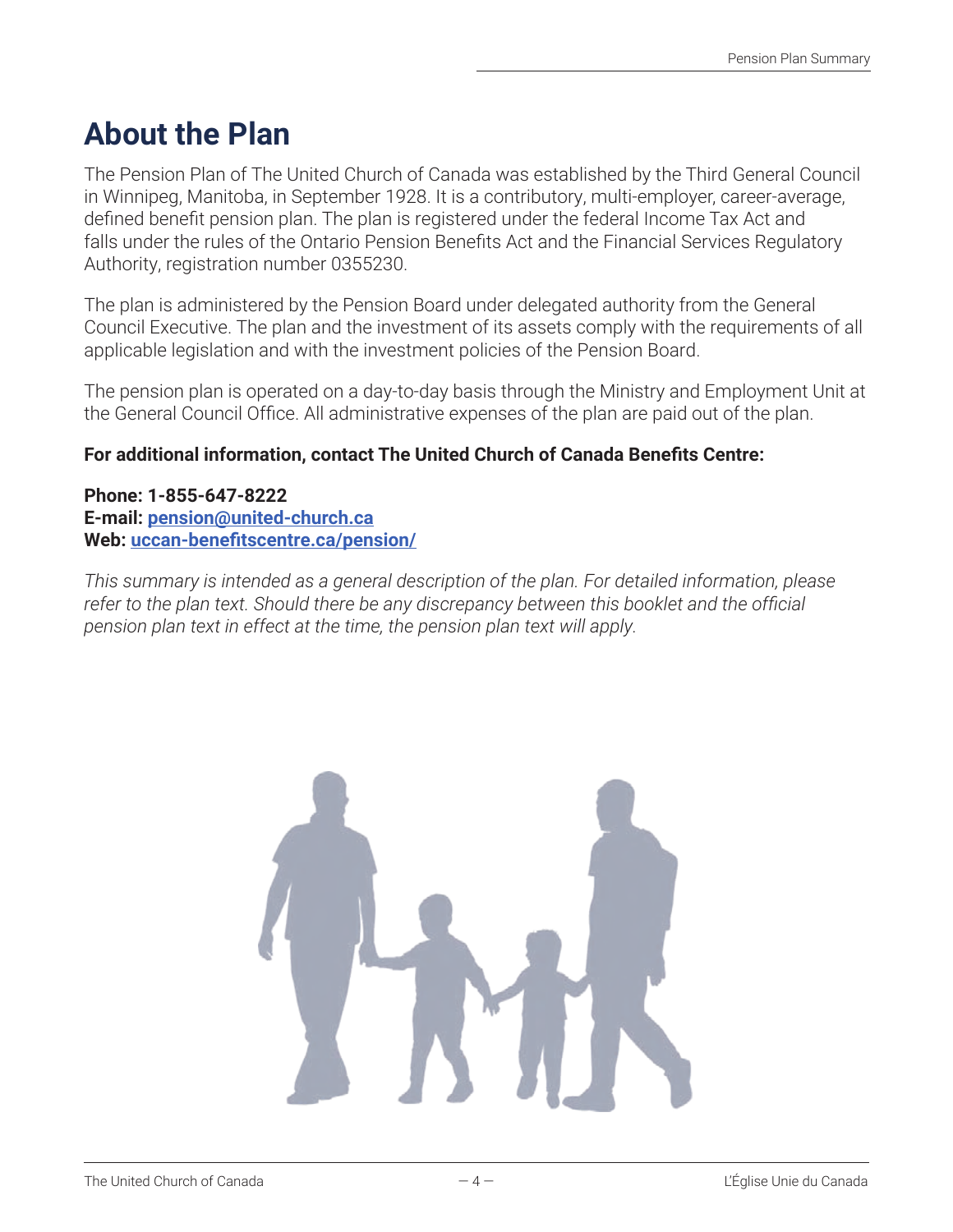### <span id="page-4-0"></span>**Who Is a Member?**

If you are an eligible employee working for a participating employer and you work an average of **14** or more hours per week, you must join the plan. There is no waiting period for ministry personnel. Lay employees are enrolled after completing three months of employment.

Once you join the plan, you will remain a contributing member even if you work fewer than 14 hours per week.

### <span id="page-4-1"></span>**A Pension for Life**

The plan is a career-average defined benefit pension plan. As a member, you earn a valuable lifetime pension while you work. Once you retire, you will receive pension payments every month for the rest of your life.

With a defined benefit pension, you receive a specified, guaranteed amount for life when you retire. You avoid the burden and risk of investing your retirement savings, both before and after retirement. You don't have to worry about investment decisions or fees or base your retirement plan around market performance.

### <span id="page-4-2"></span>**Contributions**

You make **contributions** on every pay, based on **6% of your pensionable earnings**, and your employer contributes **9% of your pensionable earnings**. When you retire, you'll collect pension payments every month for the rest of your life.

**Pensionable earnings** are used to calculate pension benefits and contributions.

- For ministry personnel who live in a manse, pensionable earnings are equal to 140% of salary.
- For all other members, pensionable earnings are equal to 100% of salary.

Salary excludes any non-pensionable allowance.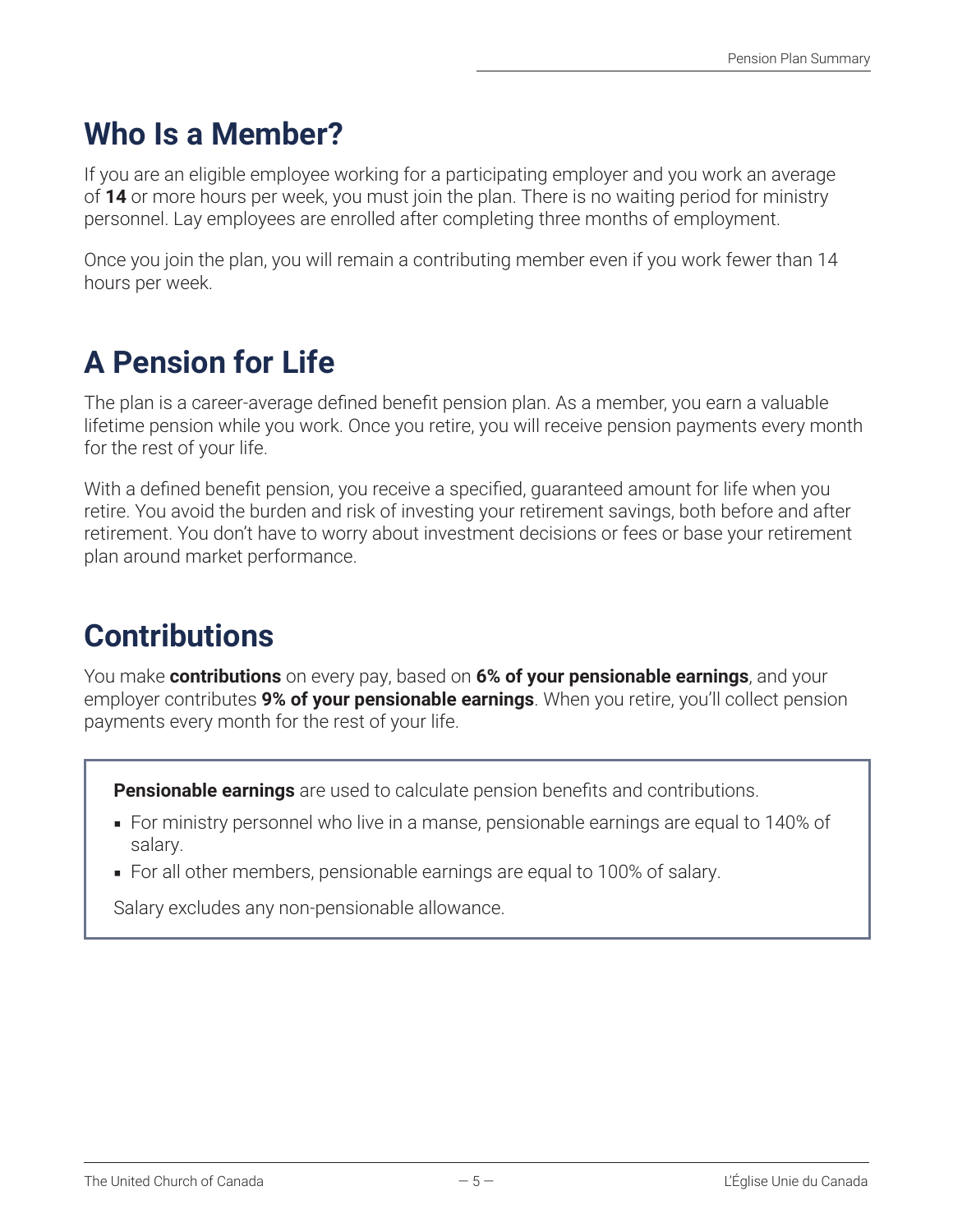### <span id="page-5-0"></span>**Earning Pension Credits**

The benefit, or "pension credit," you earn is based on your pensionable earnings during each year that you contribute to the plan and are either

- employed by a participating employer
	- or
- in search of a call

The rate at which you earn pension credits has changed over the years.

Before January 1, 2020, the rate was 1.4% of pensionable earnings.

- For 2020, the rate increased to 1.85% for one year only.
- For 2021, the rate is 1.625%.
- For 2022, the rate is expected to go back to 1.4%.

Each year's pension credit is added to what you have already earned, forming the total amount of annual pension at termination or retirement.

### **Example: Meet Reverend Jay**

Jay joined the pension plan in 2019. Jay's pensionable earnings are \$60,000 per year. Jay retires after 10 years.

For easy figuring, let's assume Jay's salary remains constant

- For 2020, Jay earned 1.85% of \$60,000 = \$1,110
- $\blacksquare$  In 2021, Jay earns 1.625% of \$60,000 = \$975
- $\blacksquare$  In 2022 and in future years, Jay earns 1.4% of \$60,000 = \$840

Jay earns:

| 2019: | Ŝ<br>840              |
|-------|-----------------------|
| 2020: | 1,110                 |
| 2021: | 975                   |
| 2022: | 840                   |
| 2023: | 840                   |
| 2024: | 840                   |
| 2025: | 840                   |
| 2026: | 840                   |
| 2027: | 840                   |
| 2028: | 840                   |
|       | <b>Total: \$8,805</b> |

After working for 10 years, Jay has earned an annual pension of \$8,805, payable at age 65. This pension will be paid every year for the rest of Jay's life.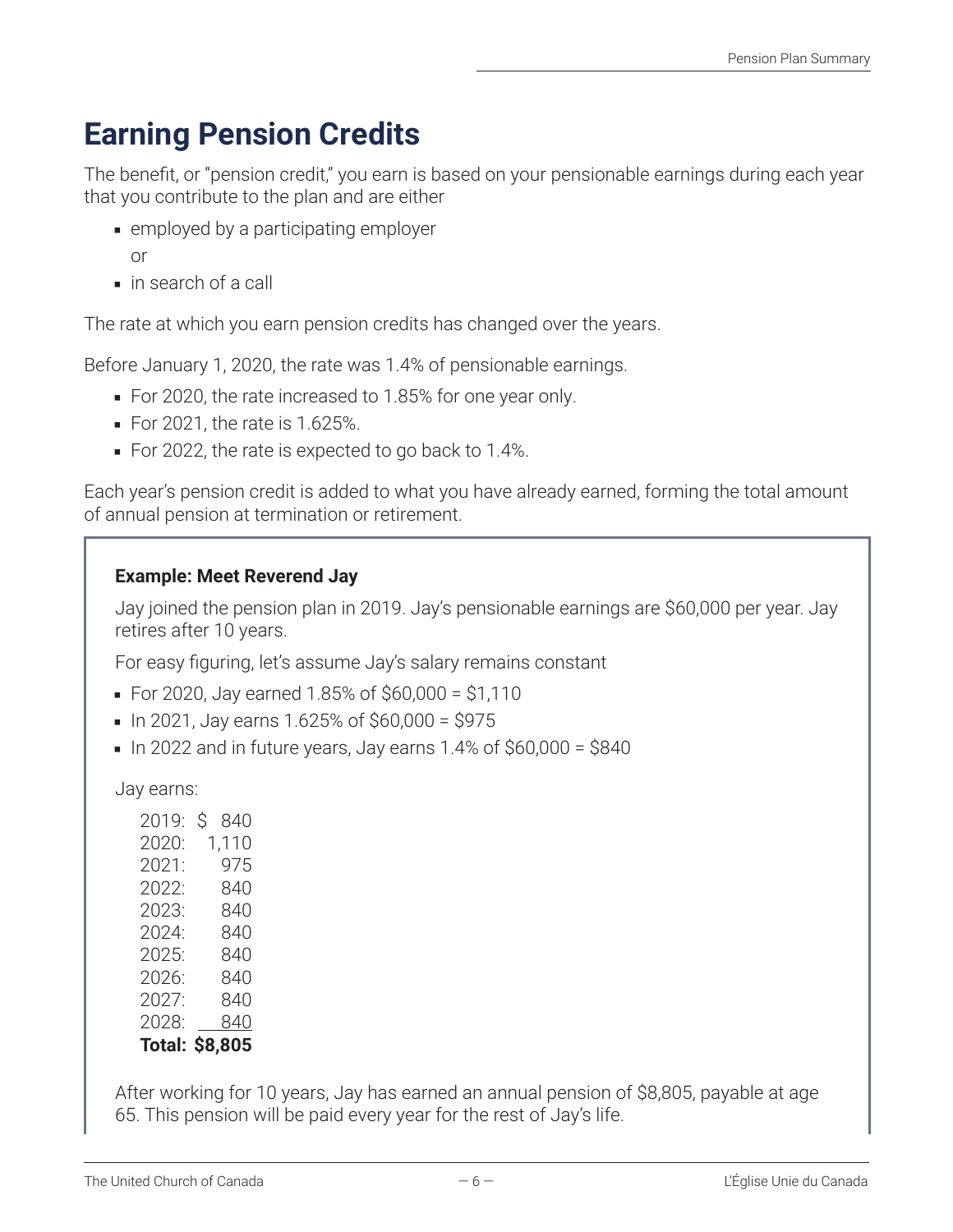If Jay decides to take early retirement and receives the pension before age 65, the amount of pension will be reduced to reflect the longer period of time Jay will receive payments.

If Jay decides to postpone retirement and continues working past age 65, in addition to earning additional pension credit, the amount of pension earned to age 65 will be increased to reflect the shorter period of time Jay will receive payments.

### <span id="page-6-0"></span>**Earning Pension Credits while Receiving Long-Term Disability Benefits**

If you become disabled and qualify for long-term disability benefits from the group insurance plan, you will continue to earn pension credits for as long as your long-term disability benefits are approved.

Your pensionable earnings at your date of disability are used to calculate the pension credit you earn while disabled, and may be increased by up to 3% in subsequent years at the discretion of the Pension Board.

You will not be required to make member contributions while you are receiving long-term disability benefits under the group insurance plan.

### <span id="page-6-1"></span>**Purchase of Service**

### <span id="page-6-2"></span>**Purchase of Service Before the Date of Plan Membership**

If you had an eligible period of service with a participating employer before the date you joined the plan, you may be able to purchase past-service pension credits. This service could be pre‑ordination/commissioning employment or a probationary period, for example.

Eligible service does not include service during which you previously participated in the plan and for which you received a refund from the pension plan (either in cash or by transfer to another registered retirement plan).

Depending on the circumstances, the purchases may be paid for solely by you, by you and your employer, or solely by your employer. Any portion paid by you is generally deductible for income tax purposes. Purchases of post-1989 periods of service reduce RRSP contribution room.

### <span id="page-6-3"></span>**Purchase of Unpaid Employment Leave**

You can also purchase pension credit for certain approved periods of employment leave. These include approved leaves of absence, maternity/parental/adoption and other statutory leaves, periods while in search of a call/appointment, and study leaves. Plan membership must be established before the leave.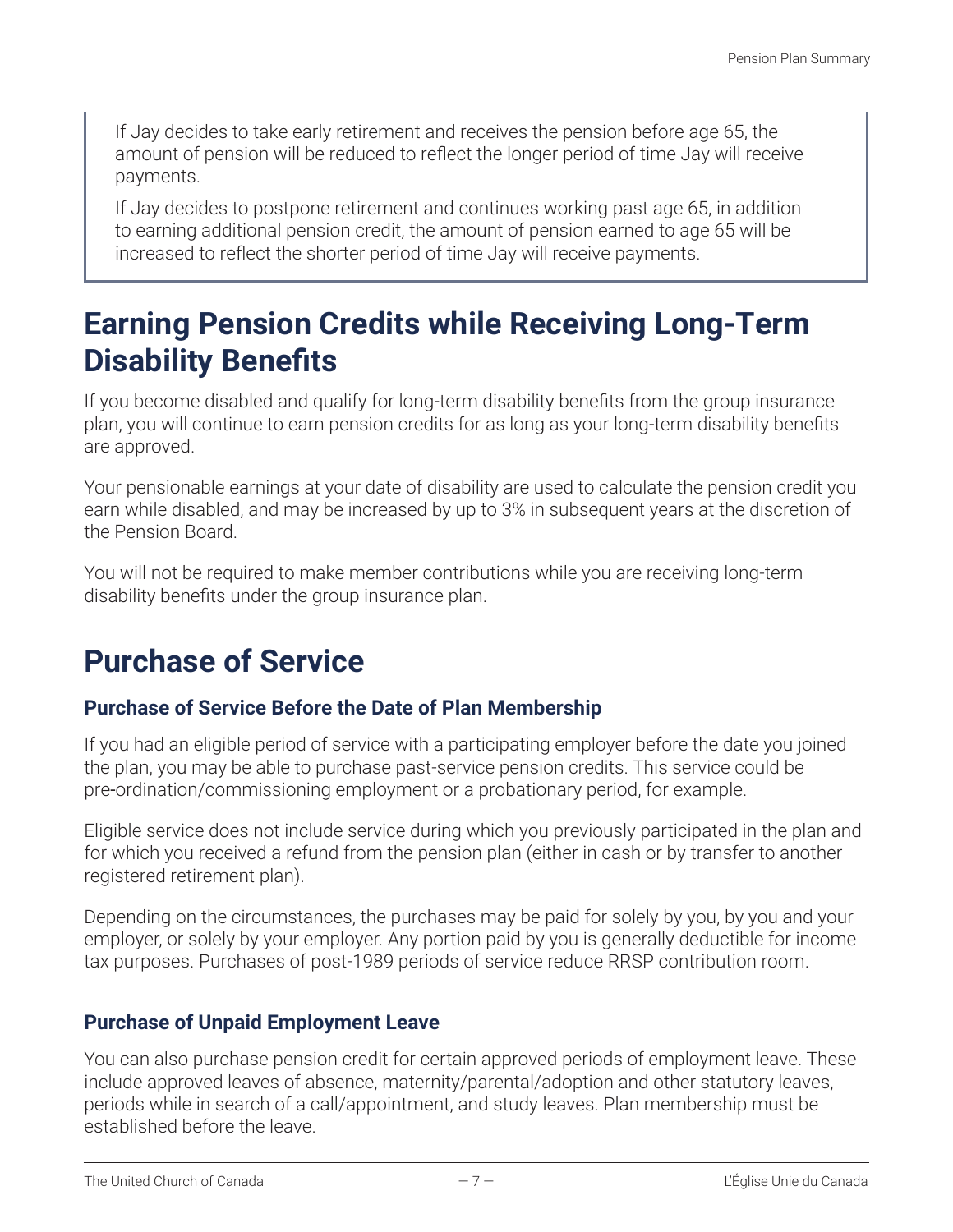### <span id="page-7-0"></span>**Beginning to Receive Your Pension**

When you are ready to begin receiving your pension, contact the Benefits Centre at 1-855-647 8222 or [pension@united-church.ca](mailto:pension@united-church.ca), and they will send you the necessary paperwork. They will calculate your monthly pension under each available option and send you the forms to fill out.

#### **Please contact the Benefits Centre three months before the date you want payments to start.**

Your pension will be deposited directly into your Canadian bank account on the first day of each month. If you live outside Canada, cheques will be mailed to you.

As a retired member, you may be eligible to join the pensioner health and dental plans as long as you remain eligible for provincial health coverage. To be considered retired from the United Church, you must be receiving a monthly pension paid directly from the United Church's pension fund.

#### <span id="page-7-1"></span>**Normal Retirement**

Your pension is calculated based on payments starting at age 65. Your annual pension statement shows your estimated pension at age 65. However, you can choose to begin receiving your pension earlier than age 65 if you have stopped working with a participating employer. If you continue working with a participating employer beyond age 65, you will begin receiving pension payments after you terminate employment.

#### <span id="page-7-2"></span>**Early Retirement**

- Early retirement is any time after age 55 and before normal retirement or unreduced early retirement.
- Your monthly pension amount will be reduced. One reason for this is to reflect the longer period of time you will receive pension payments.
- Your pension is reduced by 4% per year for each year by which your early retirement date precedes your normal retirement date (or your unreduced early retirement date, if earlier). Partial years are reduced by 0.33% per month.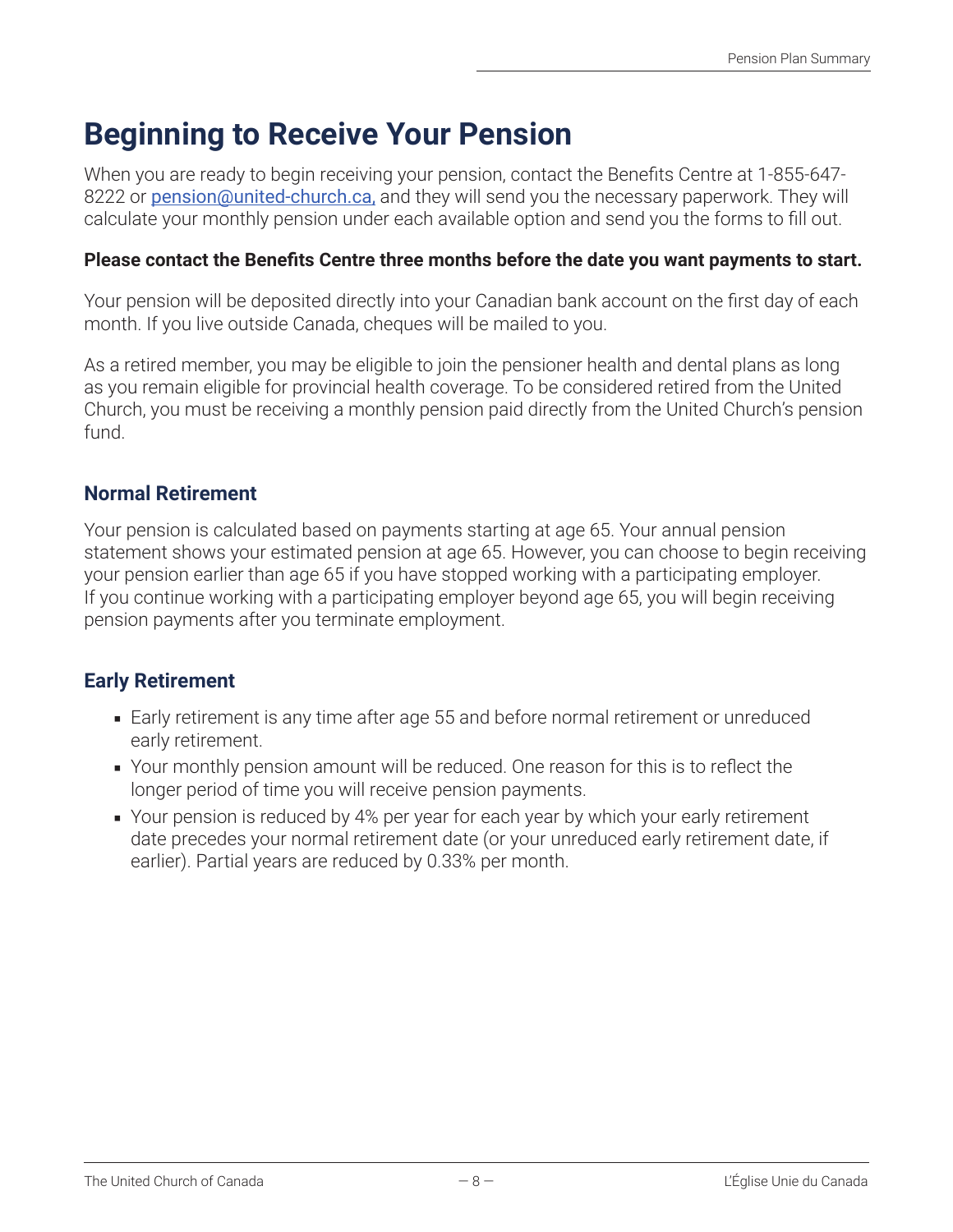### <span id="page-8-0"></span>**Unreduced Early Retirement**

You can retire before age 65 with an unreduced pension

■ if you have reached age 60 when you terminate employment and have 35 years of credited service

or

■ if you have reached age 55 when you terminate employment and have 35 years of credited service, and you wait until age 60 to begin receiving your pension

or

■ if you joined the plan before 1988, you have reached age 55 when you terminate employment, and you have 40 years of credited service

### <span id="page-8-1"></span>**Postponed Retirement**

- If you continue working with a participating employer after age 65, your pension will begin after you terminate employment (but it must begin no later than December 1 of the year you turn age 71 even if you are still working).
- Your monthly pension amount will be increased in two ways:
	- You earn additional pension credits.
	- For each month you postpone retirement beyond age 65, the pension earned to age 65 is increased to reflect the anticipated shorter payout period.

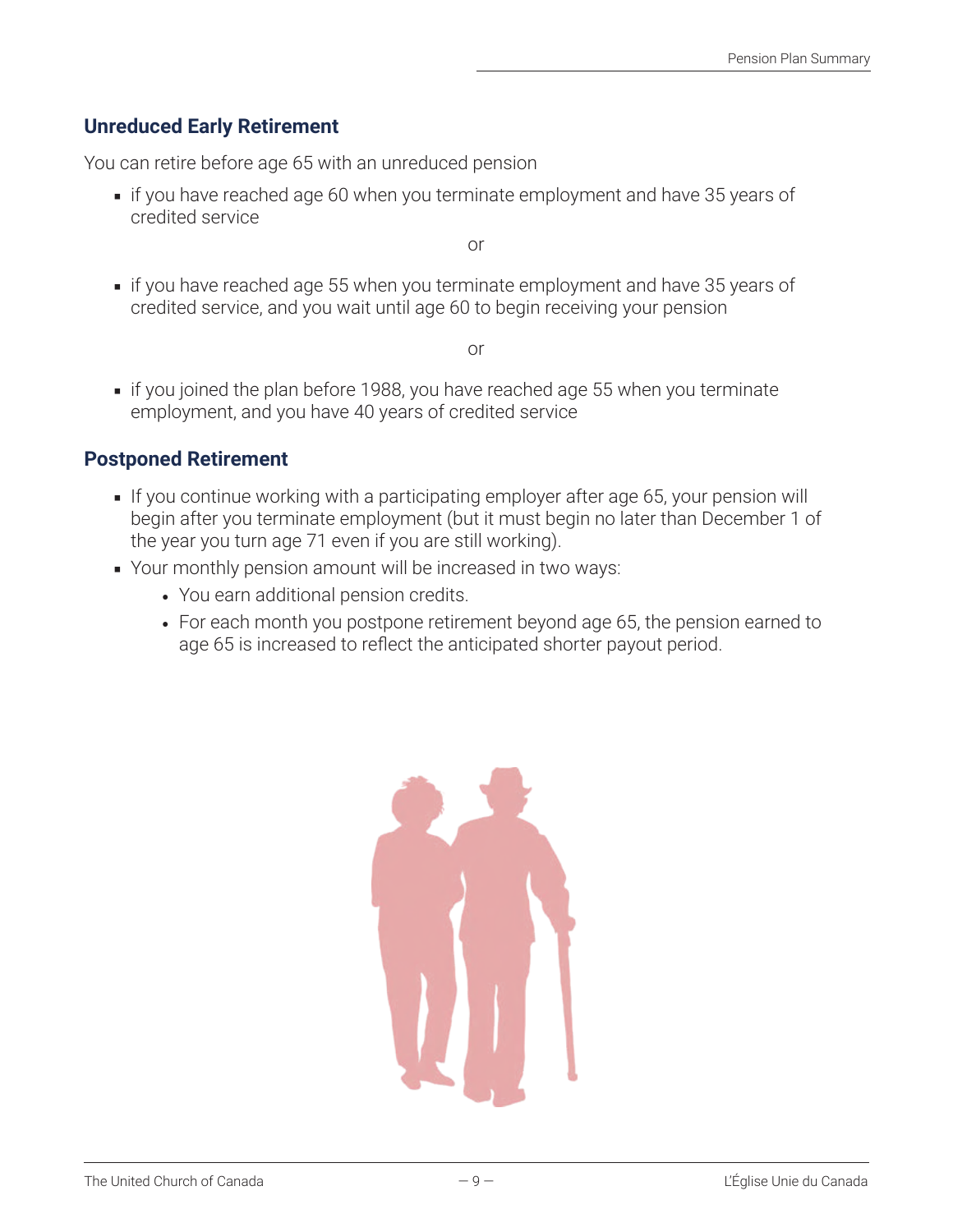### <span id="page-9-1"></span><span id="page-9-0"></span>**[Forms of Pension](#page-15-4)**

At retirement, plan members choose from four forms of pension. All options provide a monthly payment for life and come with a minimum guaranteed number of payments.

#### **Minimum Guaranteed Number of Payments**

You will receive your pension for the rest of your life. If you should die within a certain number of years after your pension starts, however, the value of the remaining payments will be paid to your spouse or beneficiary in a lump sum. The minimum guarantee depends on the form of pension you choose. See the table below.

If you have a Spouse at retirement, your pension must be paid in a form that provides a survivor pension to your Spouse if you predecease them (unless your Spouse signs a waiver in the legally specified form).

### **[Definition of Spouse](#page-14-4)**

The plan generally defines a qualifying **Spouse** as a legally married spouse or a commonlaw partner who has cohabited with the plan member in a conjugal relationship for a specified period of time. The exact definition of "spouse" varies from province to province and depends on your province of employment. See Definition of Spouse for Pension Plan [Purposes](https://www.uccan-benefitscentre.ca/document-library/) on the Benefits Centre website (uccan-benefitscentre.ca/document-library).

All of the forms of pension will be explained on the Option Election Form you will receive. If you have questions about the available options, Benefits Centre staff will be happy to answer them.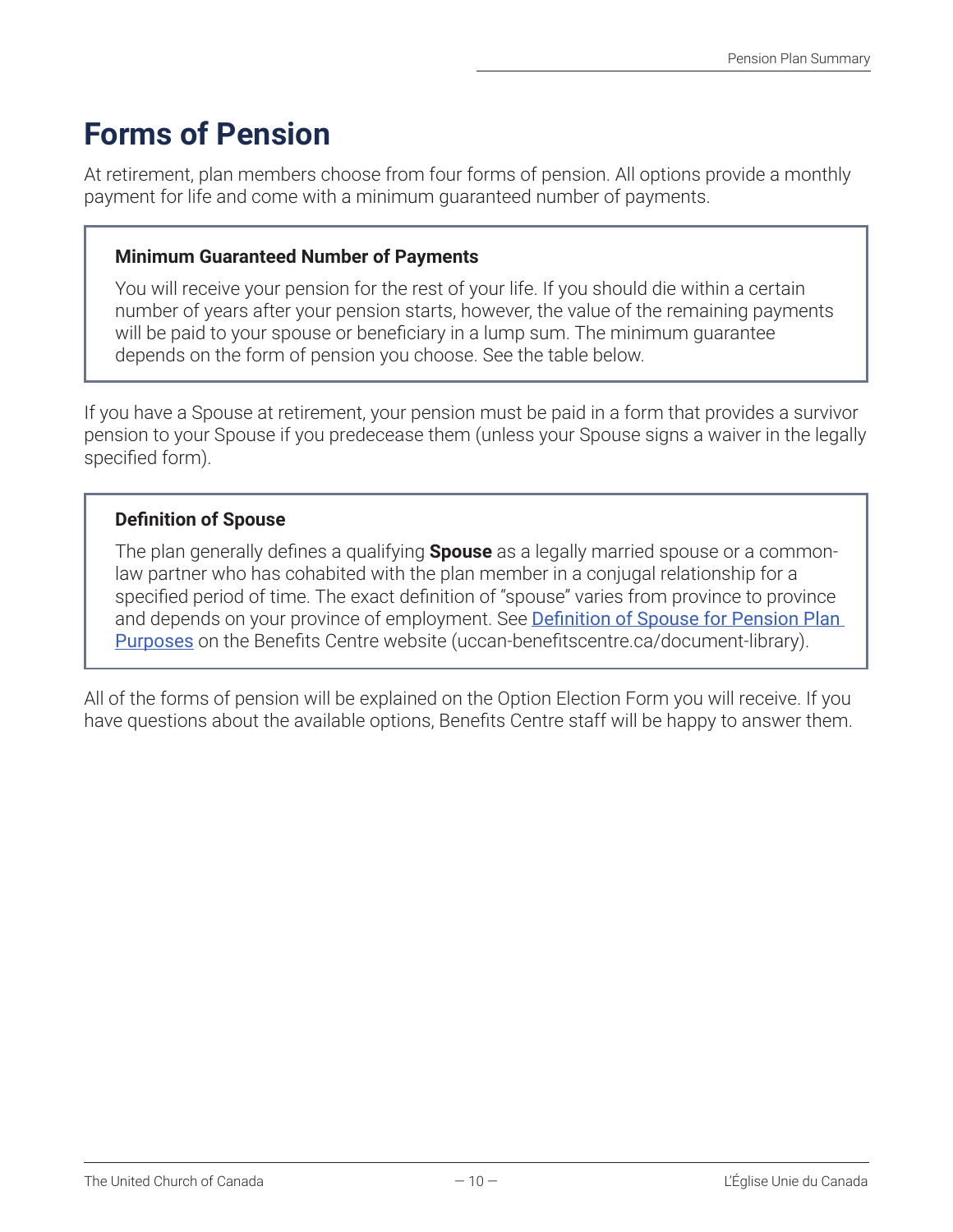<span id="page-10-0"></span>

| <b>Form of Pension</b>                                                                                                                                                                                                            | <b>Number of</b><br><b>Guaranteed</b><br><b>Payments</b> | <b>Spousal Survivor</b><br><b>Pension</b>                                                                                                                                                |
|-----------------------------------------------------------------------------------------------------------------------------------------------------------------------------------------------------------------------------------|----------------------------------------------------------|------------------------------------------------------------------------------------------------------------------------------------------------------------------------------------------|
| <b>Option 1</b><br>Joint and 66 2/3% spousal pension<br>with 5-year guarantee<br>This is the normal payment form if you<br>have a qualifying <b>Spouse</b> at retirement.                                                         | 60<br>$(5 \text{ years})$                                | Yes<br>Continues at 66 2/3% for<br>Spouse's lifetime                                                                                                                                     |
| <b>Option 2</b><br>Joint and 66 2/3% spousal pension<br>with 10-year guarantee<br>The pension payable under this option<br>is less than under Option 1 to reflect<br>the longer guarantee period.                                 | 120<br>$(10 \text{ years})$                              | Yes<br>Continues at 66 2/3% for<br>Spouse's lifetime                                                                                                                                     |
| <b>Option 3</b><br>Joint and 100% spousal pension with<br>5-year guarantee<br>The pension payable under this option<br>is less than under Option 1 to reflect<br>the higher spousal survivor pension<br>payable after your death. | 60<br>$(5 \text{ years})$                                | Yes<br>Continues at 100% for<br>Spouse's lifetime                                                                                                                                        |
| <b>Option 4</b><br>Lifetime pension with a 15-year<br>guarantee<br>This is the normal payment form if you<br>do not have a <b>Spouse</b> at retirement.                                                                           | 180<br>$(15 \text{ years})$                              | <b>No</b><br>If you have a <b>Spouse</b> you<br>cannot choose this form<br>of pension unless your<br>Spouse waives their right<br>to a spousal pension in<br>the legally specified form. |

See [Definition of Spouse for Pension Plan Purposes](https://www.uccan-benefitscentre.ca/document-library/) on the Benefits Centre website (uccan-benefitscentre.ca/ document-library).

#### **[Exception for Small Pensions](#page-14-5)**

The value of your pension can be paid out in a single lump sum (subject to withholding tax) instead of in monthly installments if the amount of the pension or its lump sum value is less than an amount specified by legislation. This amount varies from province to province.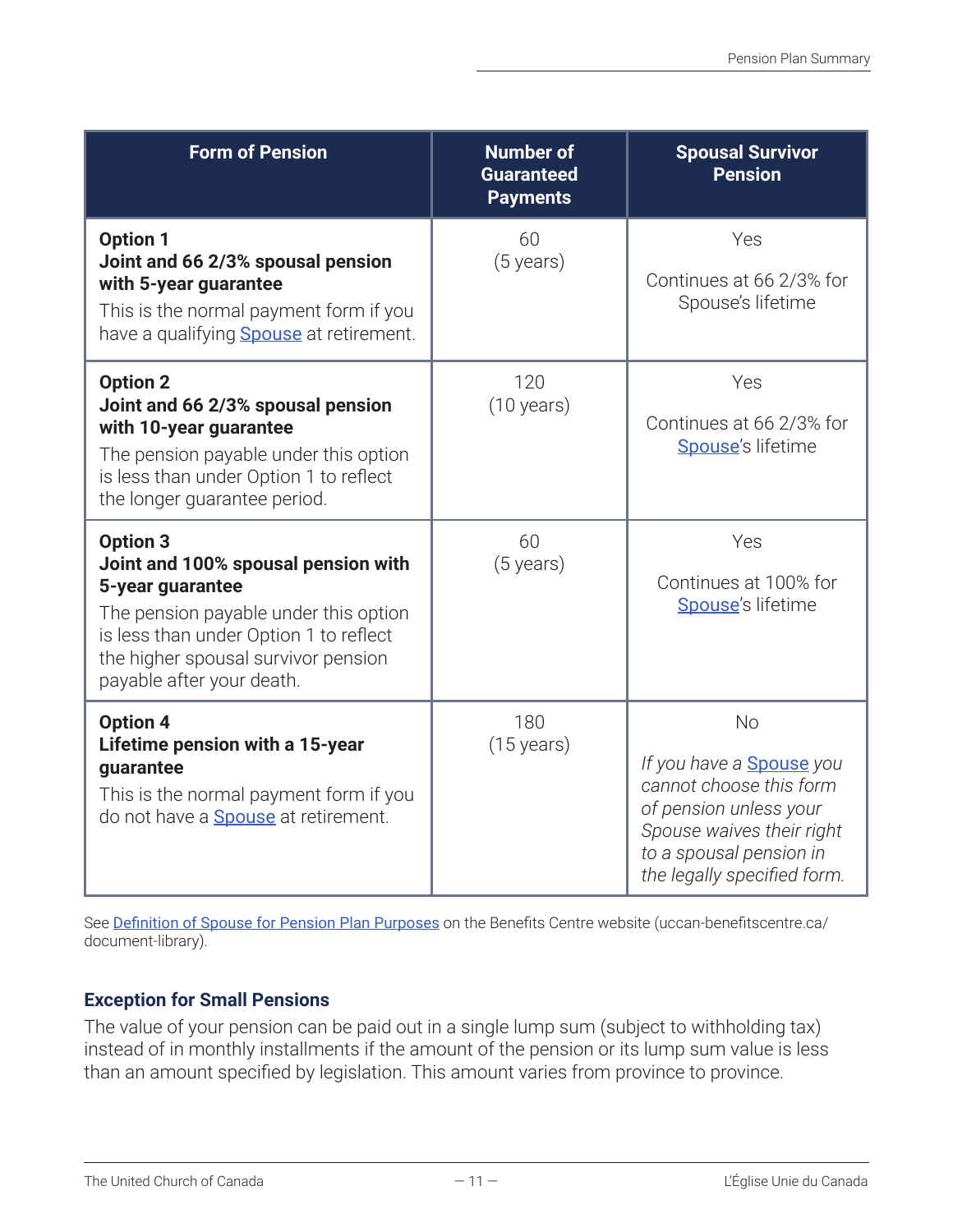### <span id="page-11-0"></span>**Retirement before Age 71 Is Optional**

#### **If you elect to start your pension before age 71, you**

- must first have a break in employment (and, for ministry personnel, end your call/ appointment), according to Canada Revenue Agency requirements and the pension plan text
- can only accept an appointment going forward if you are ministry personnel (*The Manual*)

#### **At age 71, you must start your pension (Canada Revenue Agency requirement).**

- There is no need to cease employment or end your call/appointment.
- Ministry personnel: After you start receiving pension, you will not be eligible to apply for a new call but you may still apply for a new appointment.

### <span id="page-11-1"></span>**When You Leave Your Employer**

Because the United Church pension plan is a multi-employer plan, moving between pastoral charges and other participating employers does not affect your plan membership.

You continue to contribute to and earn benefits in the same pension plan each year that you work for a participating employer.

If your employment ends and you do not intend to return to the United Church as an employee, you become eligible for termination options, described below.

### <span id="page-11-2"></span>**Vesting and Locking In**

The plan grants immediate vesting and locking in of benefits. *Vesting* gives you the right to a pension. *Locking in* prevents your pension from being "cashed out" so it will be available to you during retirement.

### <span id="page-11-3"></span>**Termination Options: When Employment Ends before Age 55**

If your employment ends before age 55, you can choose one of the following:

- Leave your earned pension in the plan and begin to receive it from age 65.
- Leave your earned pension in the plan and begin to receive it at any time after age 55 (and before age 65) on a reduced basis.
- Transfer the value of the pension to another employer's pension plan (if that plan accepts transfers).
- Transfer the value of the pension to an approved retirement savings plan.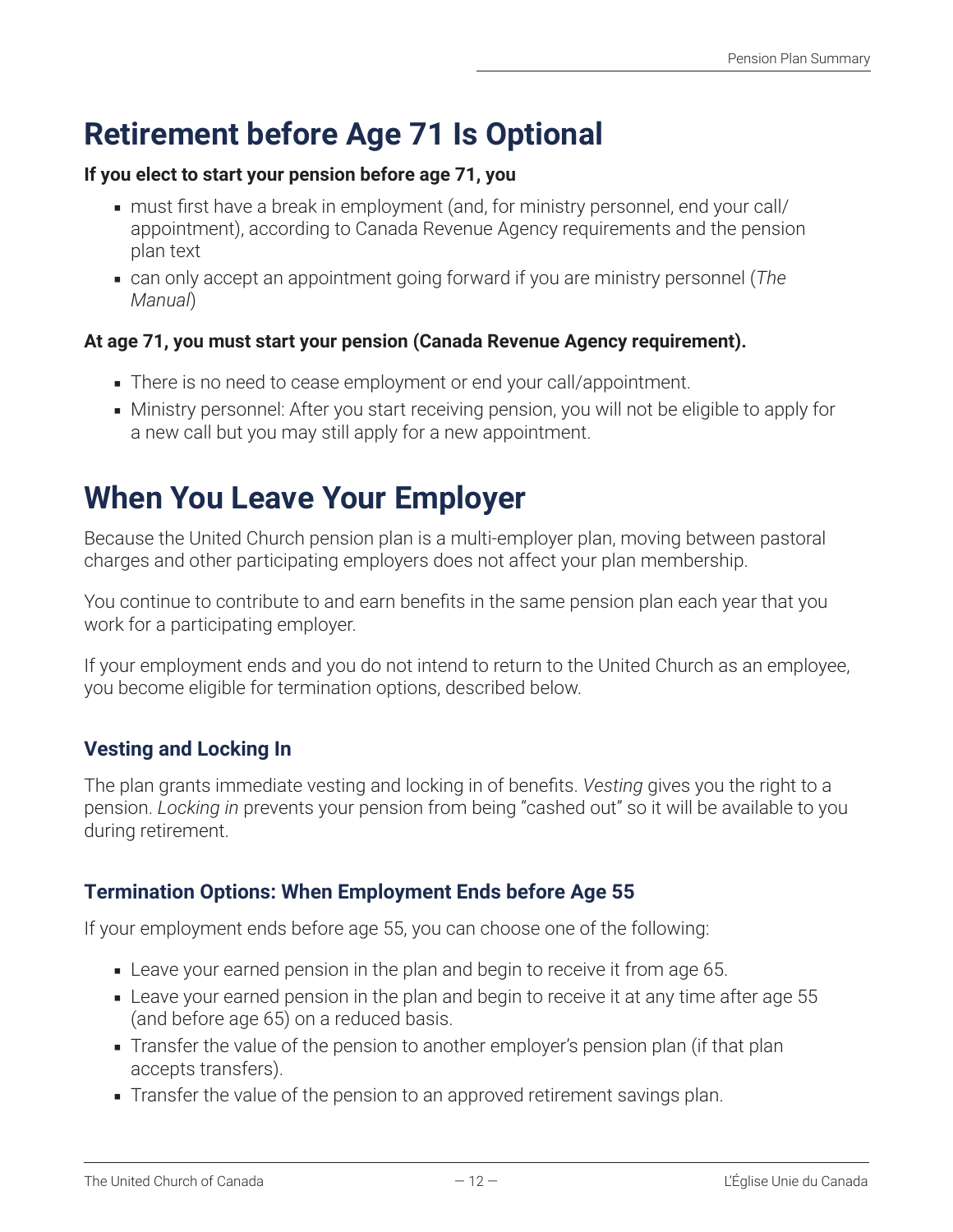### <span id="page-12-0"></span>**Termination Options: When Employment Ends after Age 55 but before Age 65**

If you are 55 or older when your employment ends, you cannot transfer your earned pension out of the plan. Only your excess contributions, if any, will be available in cash (see Excess Contributions, below). You must choose one of the pension options below.

If you have less than 35 years of credited service, you can choose one of the following:

- Begin your pension immediately (or any time before age 65) with an early retirement reduction.
- Wait until you turn 65 and receive an unreduced pension.

If you have 35 or more years of credited service, you can choose one of the following:

- Begin your unreduced early pension immediately if you are already 60.
- Wait until you turn 60 to begin your unreduced early pension.
- Begin your pension immediately with an early retirement reduction if you are under age 60.

If you joined the plan before 1988 and have 40 or more years of credited service, you can begin your unreduced early pension immediately.

### <span id="page-12-1"></span>**Termination Options: When Employment Ends after Age 65**

If you continue working past age 65, your pension will begin once you terminate employment. However, your pension must begin no later than December 1 of the year you turn age 71, even if you are still working.

You will not have the option to transfer your earned pension out of the plan. Only your excess contributions, if any, will be available in cash (see Excess Contributions, below).

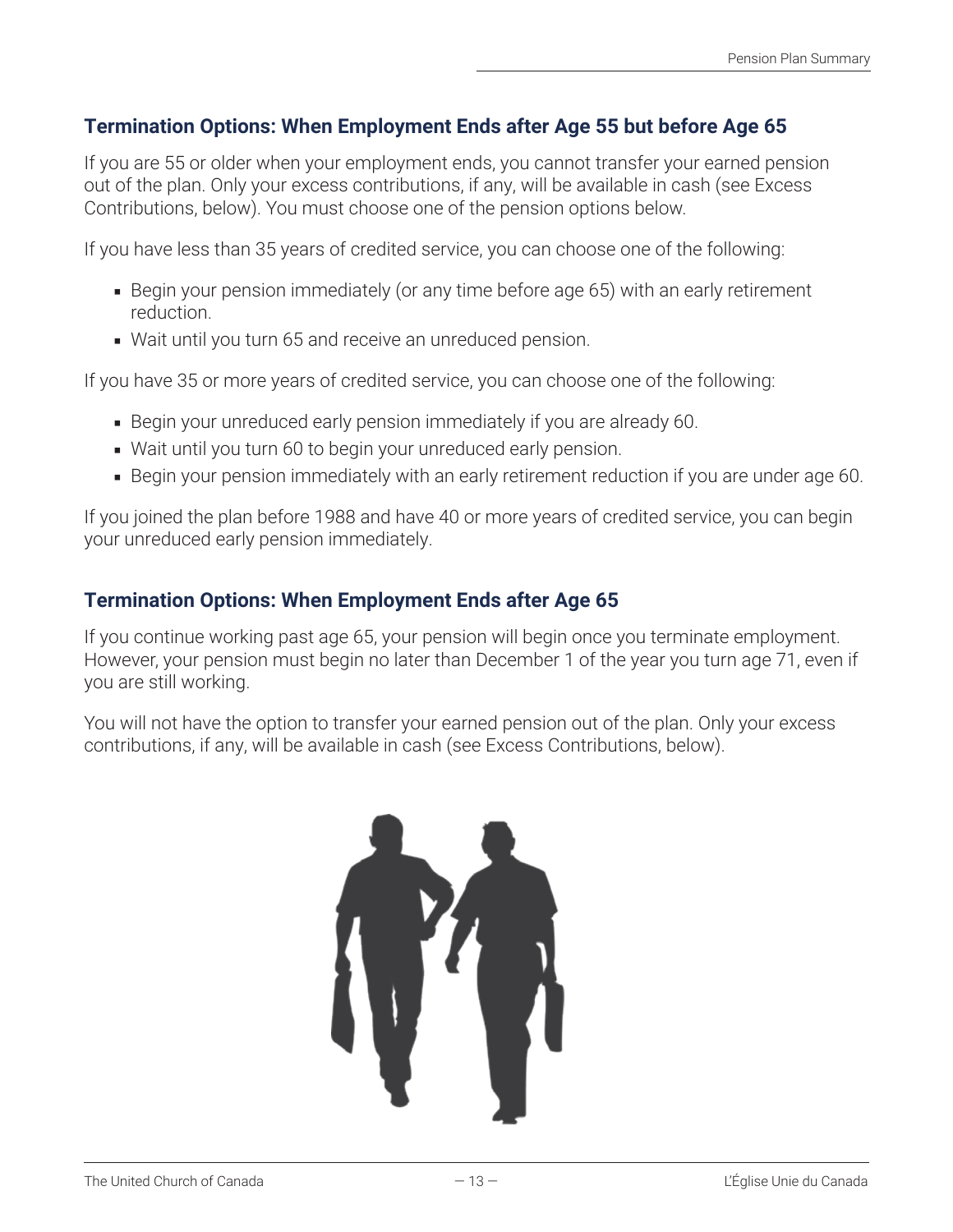### <span id="page-13-0"></span>**Excess Contributions**

When your benefit becomes payable (because you terminate employment, retire, or die before retirement), a calculation is performed to see whether the sum of your contributions with interest is more than 50% of the value of your pension credit. If so, the amount above 50% is called "excess contributions."

#### **If you terminate employment before retirement, your excess contributions may be dealt with in one of these ways:**

- used to purchase a higher pension from the plan, if you are leaving your earned pension in the plan
- transferred, along with the lump sum value of the pension, out of the plan to another retirement savings plan
- refunded to you in cash, subject to withholding tax (where permitted under pension legislation)

If you die before retirement, your excess contributions will be paid to your beneficiary.

### **Example of Excess Contribution Calculation**

| Your contributions with interest: | \$4,600 |         |
|-----------------------------------|---------|---------|
| Value of pension at termination:  | 8,000   |         |
| 50% of pension value              |         | \$4,000 |
| Your contributions with interest: | 4,600   |         |
| Less: 50% of pension value        | (4,000) |         |
| <b>Your excess contributions</b>  | 600     |         |

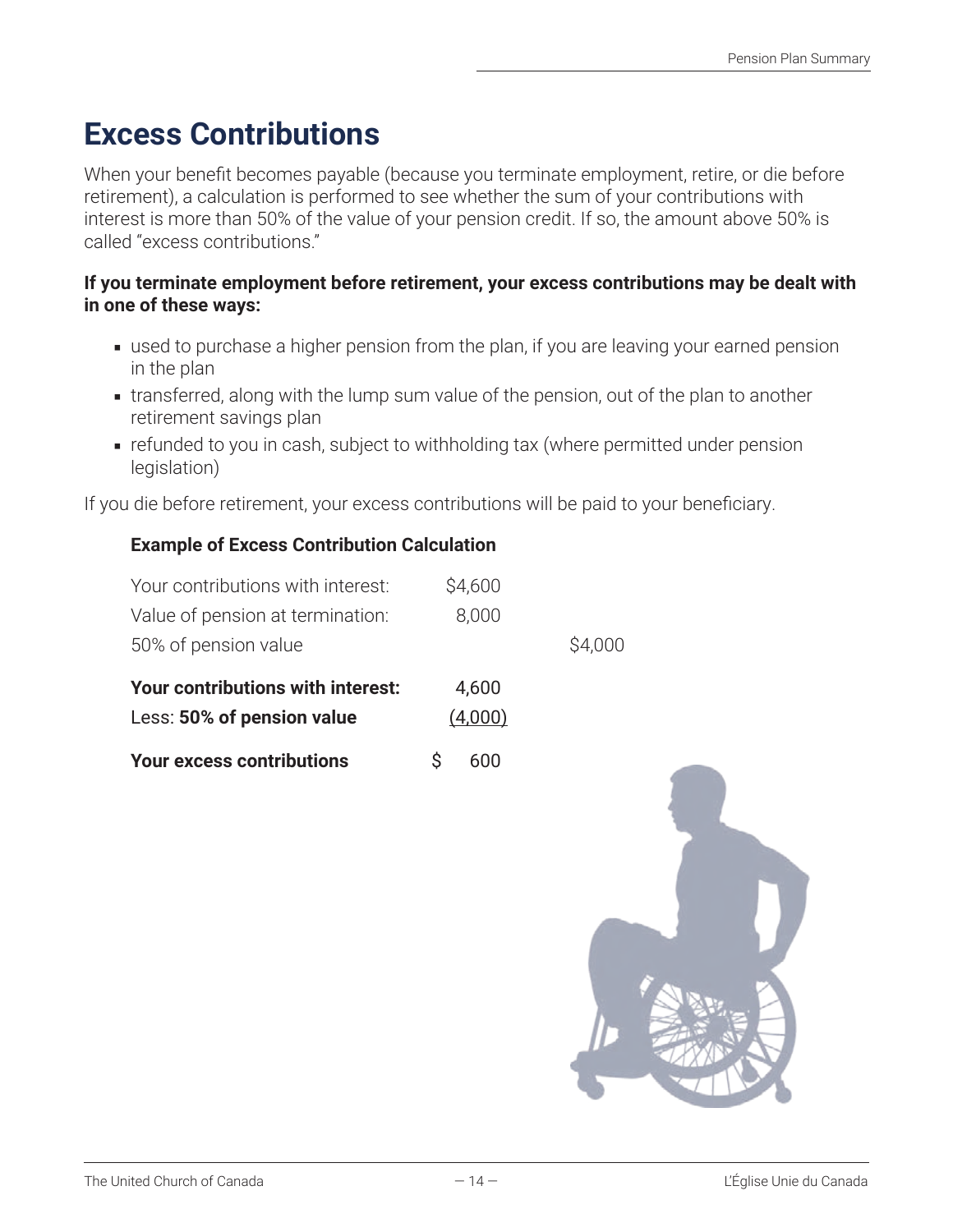### <span id="page-14-0"></span>**Survivor Benefits: Death before Retirement**

### <span id="page-14-1"></span>**Spousal Benefits**

<span id="page-14-4"></span>If you have a qualifying spouse (see **[definition of spouse](#page-9-1)**) and you die before starting your pension, your spouse will receive a death benefit equal to

- the value of your earned pension on the date of your death plus
- any excess contributions with interest on the date of your death

Your surviving spouse can elect to do one of the following:

- <span id="page-14-5"></span>■ Receive the benefit in monthly installments for life (see [Exception for Small Pensions](#page-10-0)).
- Take the benefit in a lump sum as taxable income where permitted under pension legislation.
- Transfer the lump sum benefit, tax sheltered, into a retirement savings plan or their employer's pension plan (if their employer's plan accepts transfers).

### <span id="page-14-2"></span>**Dependent Children Benefits**

If no pre-retirement death benefit is payable to a qualifying spouse, each dependent child will receive a monthly child's pension until they cease to qualify as a dependent child.

A dependent child is a natural or adopted child who is under the age of 18, or age 18–24 if still in school.

### <span id="page-14-3"></span>**Beneficiary Benefits**

If no pre-retirement death benefit is payable to a qualifying spouse or dependent child, your designated beneficiary, or your estate in the absence of a beneficiary, will receive a taxable refund of the value of the pension.

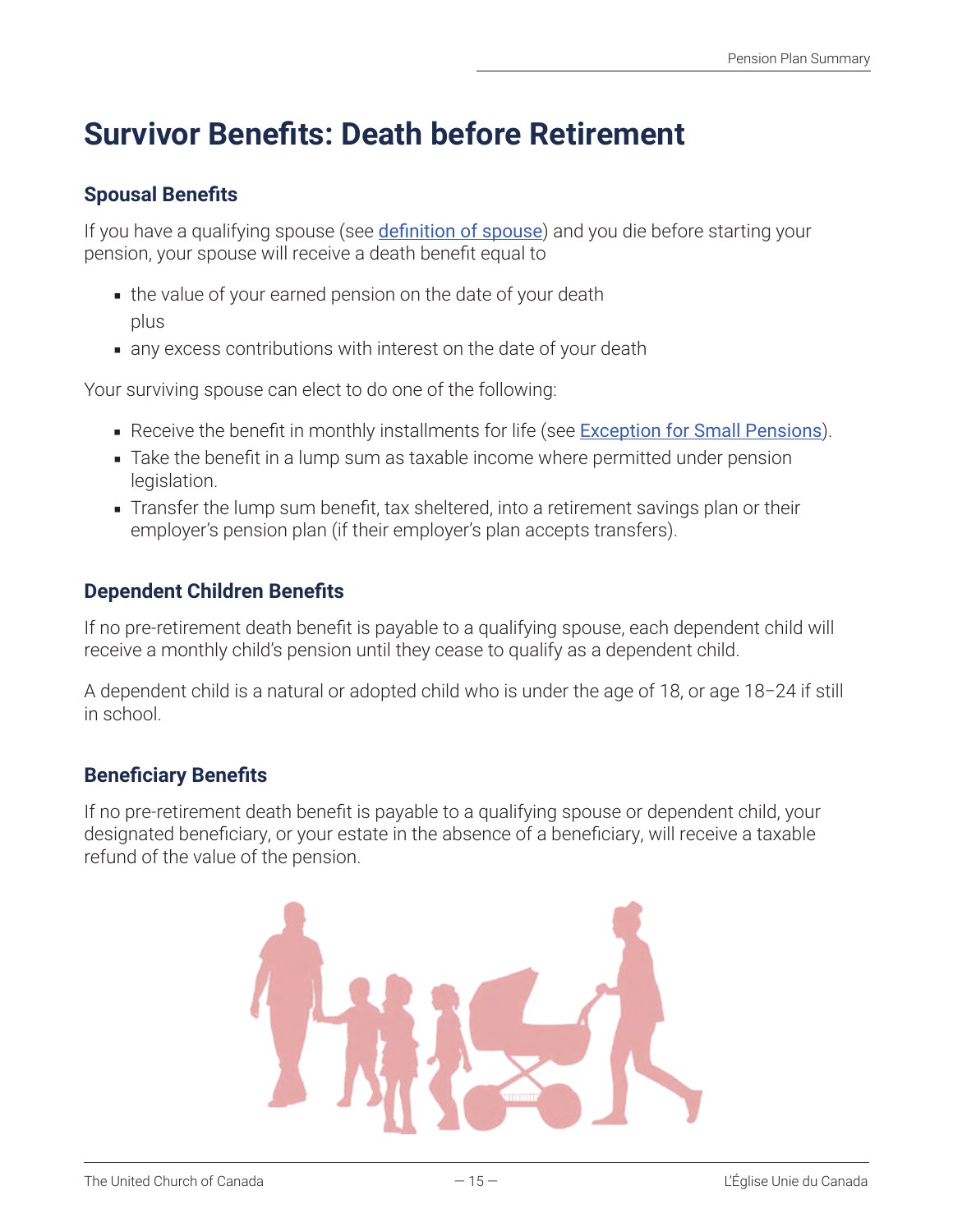### <span id="page-15-0"></span>**Survivor Benefits: Death after Retirement**

### <span id="page-15-1"></span>**Spousal Benefits**

If you have a qualifying spouse and you die after your pension begins, your surviving spouse will receive the survivor benefit according to the form of pension you chose at retirement.

#### <span id="page-15-4"></span>**See the [Forms of Pension](#page-9-1) section for more information.**

#### <span id="page-15-2"></span>**Dependent Children Pension**

Each dependent child may be eligible to receive a monthly child's pension until they cease to qualify as a dependent child. Whether any pension is payable depends on the amount of any survivor pension payable to a qualifying spouse.

A dependent child is a natural or adopted child who is under the age of 18, or age 18-24 if still in school.

### <span id="page-15-3"></span>**Beneficiary Benefits**

If you do not have a qualifying spouse, any remaining guaranteed payments will be paid to your designated beneficiary, or your estate in the absence of a beneficiary, as a lump sum.